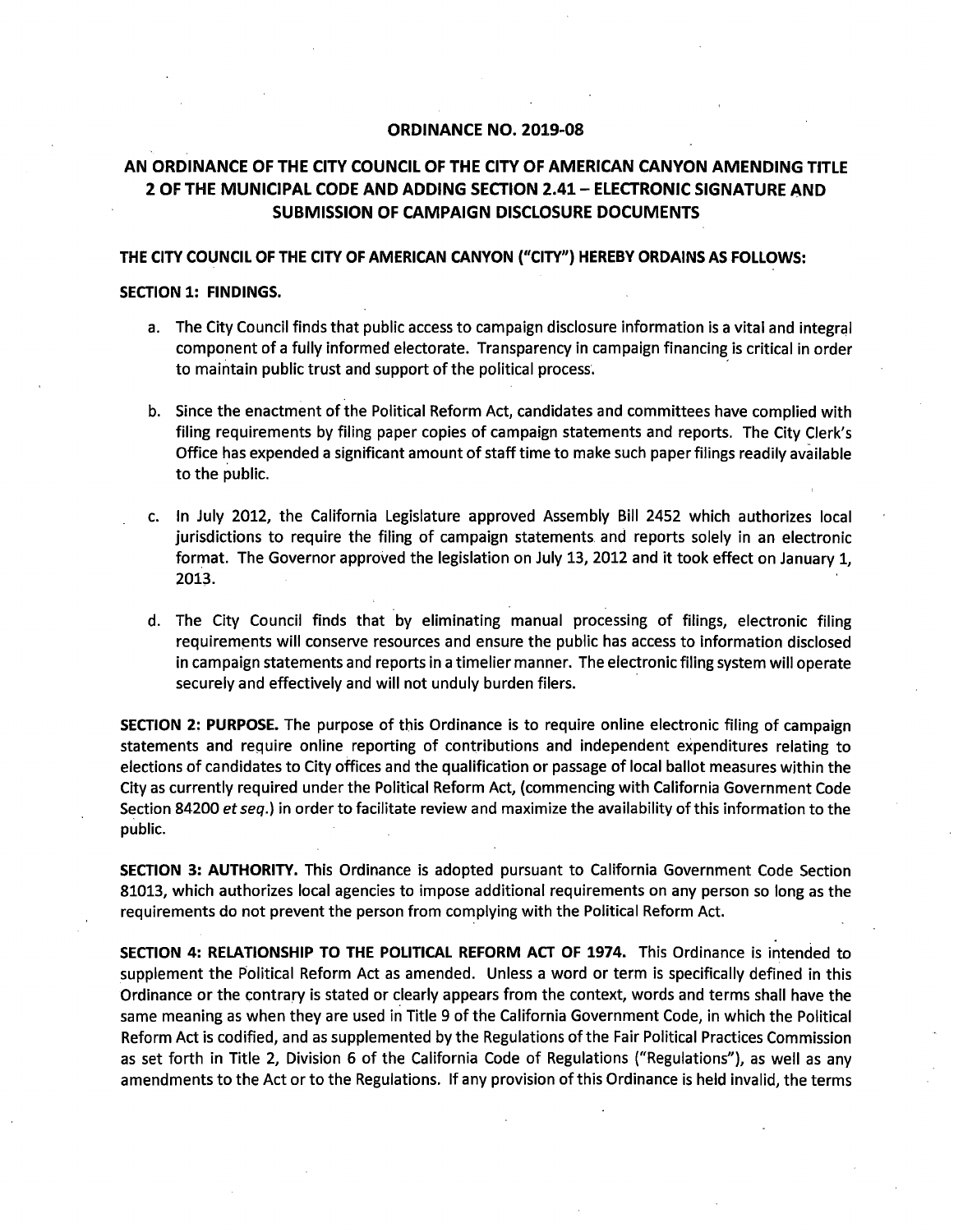of the Act and its Regulations control and supersede the terms of this Ordinance to the extent necessary to bring this Ordinance into full compliance therewith.

SECTION 5: DEFINITIONS. The following definitions used in this ordinance shall have the meanings set forth below.

- a. Candidate shall be defined as set forth in the Political Reform Act provided that the term shall be limited to Candidates for City office.
- b. Committee means any Person or combination of Persons who, directly or indirectly, does any of the following:( 1) Receives Contributions totaling\$ 2, 000 or more in any calendar year; or( 2) Makes Independent Expenditures totaling\$ 2, 000 or more in any calendar year. A Person or combination of Persons that becomes <sup>a</sup> Committee shall retain its status as <sup>a</sup> Committee until such time as that status is terminated pursuant to California Government Code Section 84214. A Committee includes but is not limited to "Controlled Committee", "Independent Committee", and "General Purpose Committee".
- c. Contribution shall mean the same as that defined at Government Code Section 82015.
- d. Controlled Committee means <sup>a</sup> Committee which is controlled directly or indirectly by <sup>a</sup> Candidate or which acts jointly with <sup>a</sup> Candidate or Controlled Committee in connection with the making of expenditures. <sup>A</sup> Candidate controls <sup>a</sup> Committee if he or she, his or her agent, or any other Committee such Candidate controls has <sup>a</sup> significant influence on the actions or decisions of the Committee.
- e. General Purpose Committee shall mean a committee to support or oppose candidates or measures voted on in the City.
- f. Election and/or City Election means any primary, general, special or recall election held in the City.
- g. Election Cycle means the period of time commencing ninety ( 90) days prior to an election and ending on the date of the election.
- h. Independent Committee means all Committees other than Controlled Committees.
- i. Independent Expenditure means an Expenditure made by any Person including <sup>a</sup> payment of public moneys by <sup>a</sup> state or local governmental agency, in connection with a communication which expressly advocates the election or defeat of <sup>a</sup> clearly identified Candidate or the qualification, passage or defeat of <sup>a</sup> clearly identified measure, or taken as <sup>a</sup> whole and in context, unambiguously urges a particular result in an Election but which is not made to or at the behest of the affected Candidate or Committee.
- j. Person means an individual, proprietorship, firm, partnership, joint venture, syndicate, business trust, company, corporation, limited liability company, association, committee, and any other organization or group of persons acting in concert. A Person shall include, but is not limited to, a Committee or Candidate.
- k. Political Reform Act means the California Political Reform Act of 1974( Government Code Sections 81000 et seq., as amended).

Ordinance 2019-08 Page 2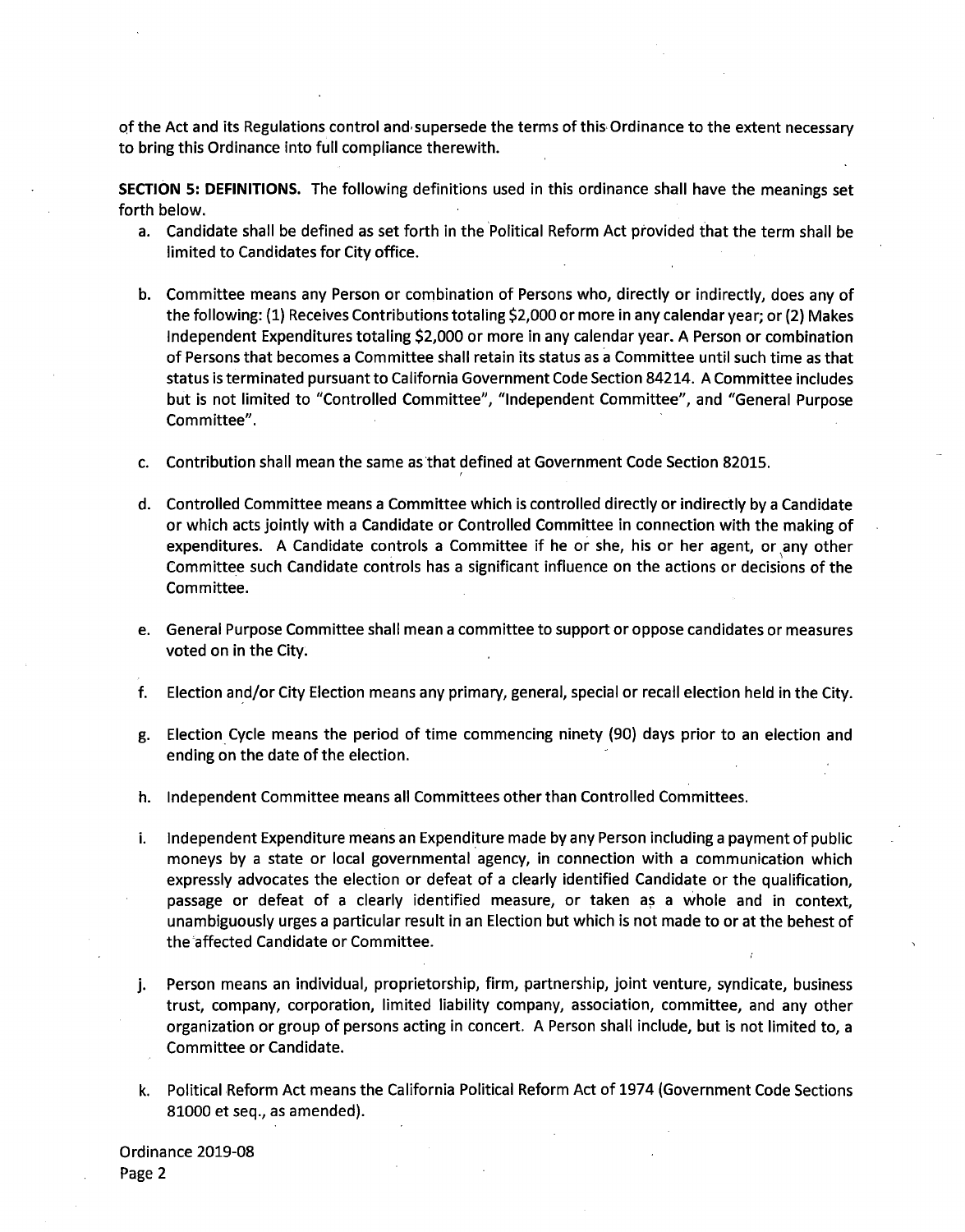SECTION 6: APPLICATION OF ORDINANCE. The provisions of this Ordinance shall only apply to Candidates seeking election to <sup>a</sup> City office, their Controlled Committees or Committees formed or existing primarily to support or oppose their candidacies, and to Committees formed or existing primarily to support or oppose <sup>a</sup> Candidate or to support or oppose the qualification, passage or defeat of, <sup>a</sup> local ballot measure which is being voted on only in the City, and to Local General Purpose Committees active only in the City. In the event <sup>a</sup> City Candidate also runs for a non- City office, the provisions of this Ordinance do not apply to the Local Candidate's campaign for such other office, nor to any Committee established solely for the purpose of running for such state, federal, city, special district, or other non-City office.

## SECTION 7: ELECTRONIC CAMPAIGN DISCLOSURE.

 $\checkmark$ 

- a. Each Candidate, Candidate Controlled Committee and Independent Committee that is required to file a semi-annual campaign statement, a pre-election campaign statement, or an amended campaign statement• with the City Clerk pursuant to the Political Reform Act, and that receives <sup>a</sup> total of \$2,000 or more in Contributions or makes a total of \$2,000 or more in Independent Expenditures, shall file the statement with the City Clerk in an electronic format.
- b. In addition to any other report required by this Ordinance, all Persons subject to the requirements of Section 7. a. shall file the following reports with the City Clerk in an electronic format:
	- 1) A report disclosing <sup>a</sup> Contribution received by or made to <sup>a</sup> Candidate or local ballot measure, or an Independent Expenditure made for or against a Candidate or local ballot measure, of 2, <sup>000</sup> or more during an Election Cycle. The report shall be filed within twenty-four (24) hours of the Independent Expenditure or receipt of the Contribution.
	- 2) A report disclosing <sup>a</sup> Contribution received by or made to <sup>a</sup> Candidate or <sup>a</sup> local ballot measure, or an Independent Expenditure made for or against <sup>a</sup> Candidate or local ballot measure, of \$2,000 or more at any time other than during an Election Cycle. The report shall be filed within ten ( 10) business days of the Independent Expenditure or receipt of the Contribution.
- c. A Candidate or Committee that has filed an electronic statement or report is not required to file a paper copy.
- d. Once a Candidate or Committee is subject to the electronic filing requirements imposed by this Ordinance, the Candidate or Committee will remain subject to the electronic filing requirements until the Candidate or Committee files <sup>a</sup> termination statement pursuant to the Political Reform Act.
- e. Any Candidate or Committee not required to file an electronic statement or report by this Section may voluntarily opt to file an electronic statement or report by submitting written notice to the City Clerk's Office. A Candidate or Committee that opts to file an electronic statement or report is not required to file <sup>a</sup> paper copy.

SECTION 8: ADMINISTRATIVE PENALTIES. If any Person violates any provision of this Ordinance, he or she shall be liable to the City Clerk's Office in the amount of ten (\$10) dollars per day of violation, in addition to any other legal remedies provided by law. This amount shall be deemed <sup>a</sup> penalty in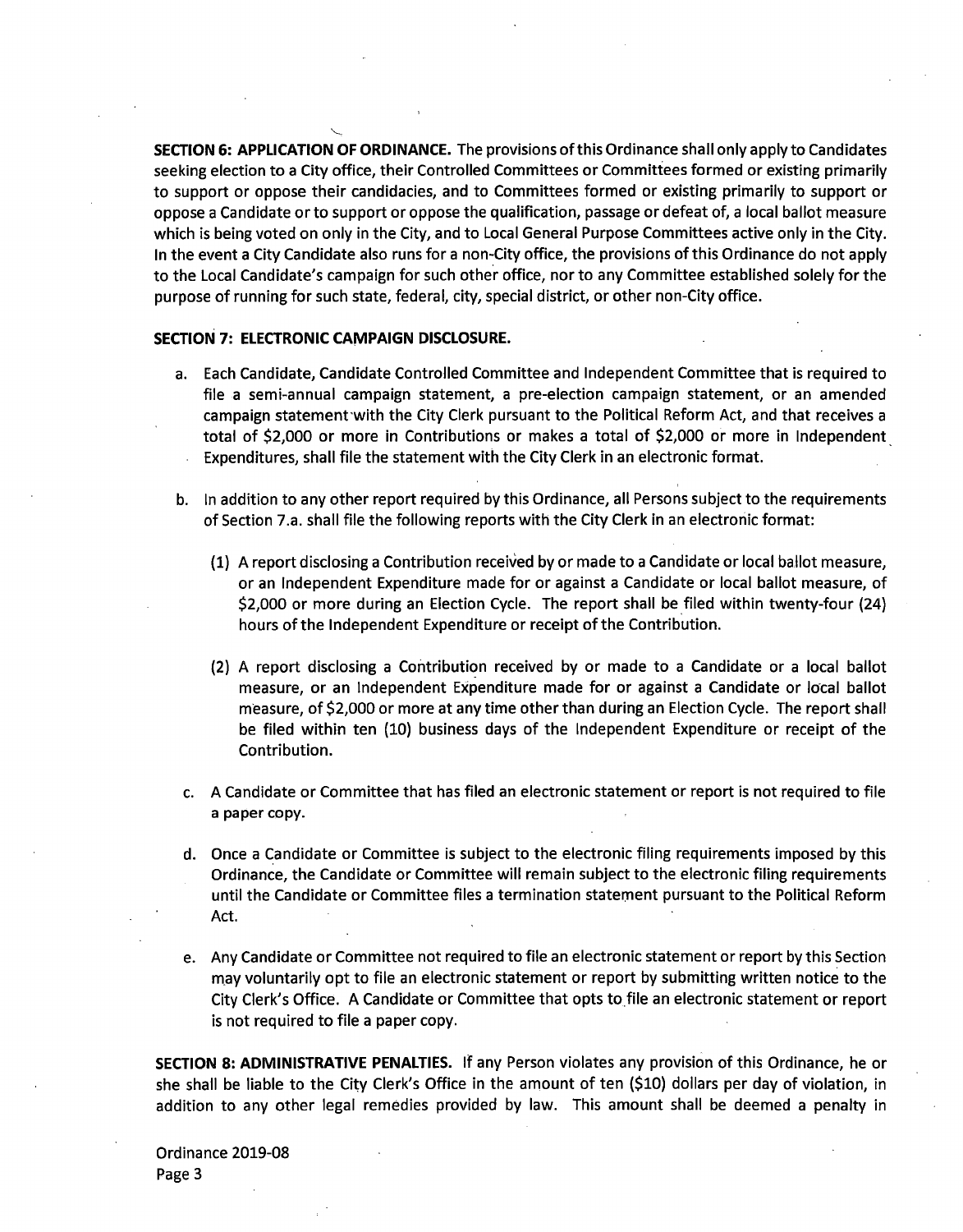accordance with Government Code Section 91013. The following procedures shall govern the imposition, enforcement, collection and administrative review of administrative penalties:

- a. Notice of Violation. If any Person subject to this Ordinance fails to comply with any provision herein, a Notice of Violation may be issued by the City Clerk or his or her designee.
- b. Content of Notice of Violation. The Notice of Violation shall contain the information listed below: 1) Date, location and approximate time the violation was observed or discovered.
	- 2) The Ordinance section violated and <sup>a</sup> brief description of the violation.
	- 3) The amount of the penalty imposed for the violation.
	- (4) Instructions for the payment of the penalty, the time period by which it shall be paid, and the consequences of failure to pay the penalty within this time period.
	- 5) Instructions on how to appeal the Notice of Violation.
	- 6) The signature of the City Clerk or his or her designee.
- c. Service of Notice of Violation. Service of Notice of Violation shall be effective upon deposit in United States mail in accordance with this Ordinance. A copy of the Notice of Violation shall be mailed by certified mail, return receipt requested to the Person who has violated the Ordinance, at the address listed for the Person on the Fair Political Practices Commission Form 410.Statement of Organization.

#### d. Penalties.

- $(1)$  The penalties assessed for each violation shall be ten  $(510)$  dollars per day and shall not exceed the cumulative amount stated in the late statement or report, or one hundred (\$100) dollars, whichever is greater.
- 2) Payment of the penalty shall not excuse the failure to correct the violation nor shall it bar further enforcement action.
- (3) The penalties assessed shall be payable to the City Clerk's Office.

#### e. Administrative Appeal.

- 1) Notice of Appeal. The recipient of <sup>a</sup> Notice of Violation carrying <sup>a</sup> penalty may appeal by filing a written Notice of Appeal with the City Clerk's Office. The written Notice of Appeal must be filed within twenty (20) days of the service of the Notice of Violation. Failure to file <sup>a</sup> written notice of appeal within this time period shall constitute <sup>a</sup> waiver of the right to appeal. The Notice of Appeal shall contain the following information:
	- a) A brief statement setting forth appellant's interest in the proceedings;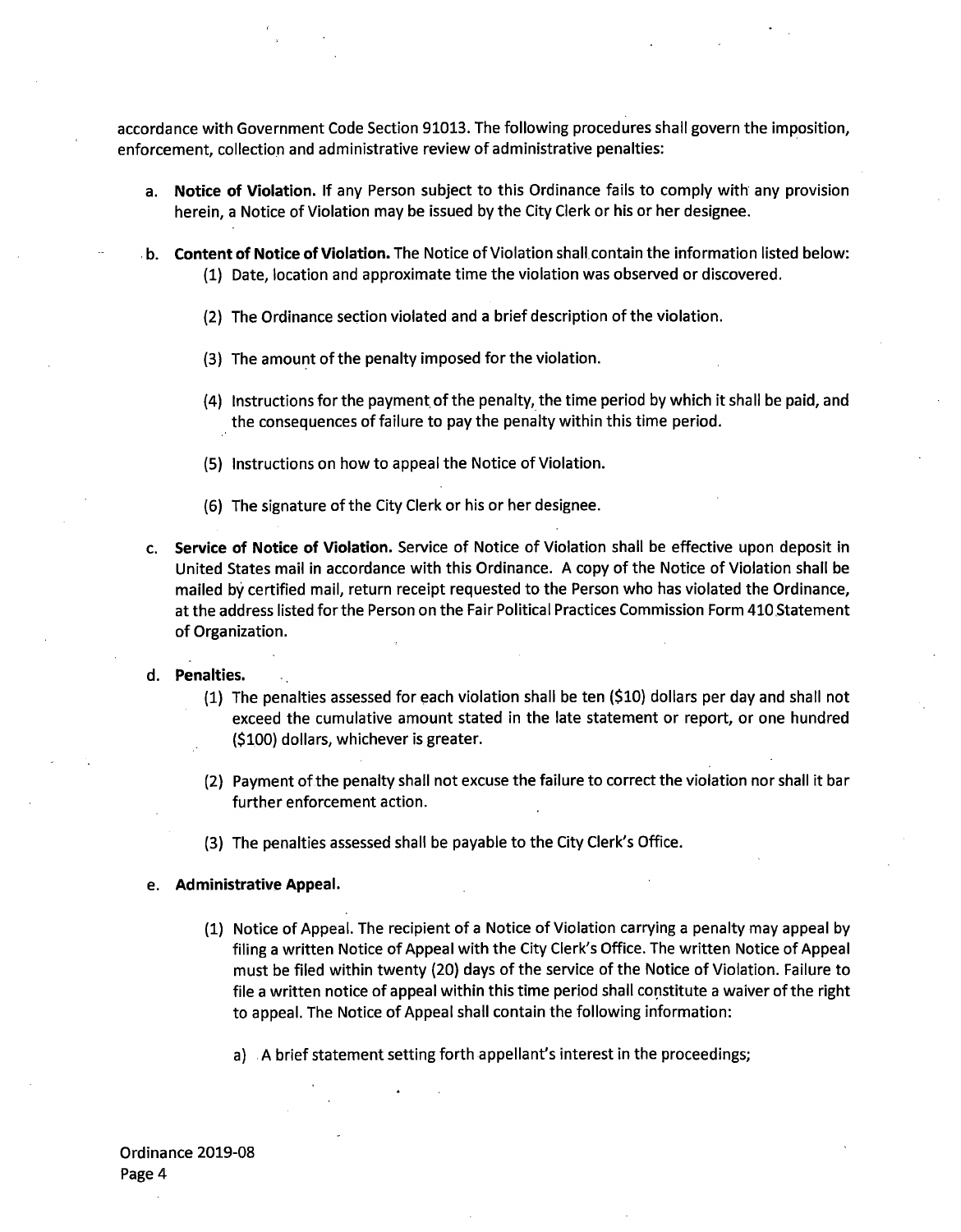- b) A brief statement of the material facts which appellant claims supports his/her contention that no violation has occurred, no administrative penalty should be imposed or that an administrative penalty of <sup>a</sup> different amount is warranted;
- c) An address at which the appellant agrees notice of any additional proceeding or an order relating to the imposition of the administrative penalty may be received by mail.
- d) The signature of the appellant.
- 2) The City Clerk, or her or his designee, shall review the appeal and issue <sup>a</sup> Notice of Decision within thirty( 30) days of receipt of the Notice of Appeal. The Notice of Decision shall be final.
- (3) In addition to any other available remedies, the City Clerk's Office may bring a civil action and obtain <sup>a</sup> judgment in Superior Court for the purposes of collecting any unpaid monetary penalties, fees, or civil penalties imposed pursuant to Government Code Section 91013.5.

SECTION 9: ENFORCEMENT. The City Clerk's Office, or her or his designee, shall have the primary responsibility to monitor compliance with this Ordinance at his or her discretion, to investigate alleged violations ofthis Ordinance, to issue Notices of Violations as appropriate, to review appeals to the Notices of Violations, and to collect administrative penalties as set forth herein.

SECTION 10: SEVERABILITY. If any, provision, clause, sentence or paragraph of this Ordinance or the application thereof to any person or circumstances shall be held invalid, such invalidity shall not affect the other provisions of this Ordinance which can be given effect without the invalid provision or application, and to this end, the provisions of this Ordinance are hereby declared to be severable.

SECTION 11: EFFECTIVE DATE. This Ordinance shall take effect thirty (30) days following adoption.

The foregoing Ordinance was introduced at <sup>a</sup> regular meeting of the City Council of the City of American Canyon, State of California, held on the 30th day of July, 2019, by the following vote:

AYES: Council Members Leary, Joseph, Oro, Vice Mayor Aboudamous and Mayor Garcia NOES: None ABSTAIN: None

ABSENT: None